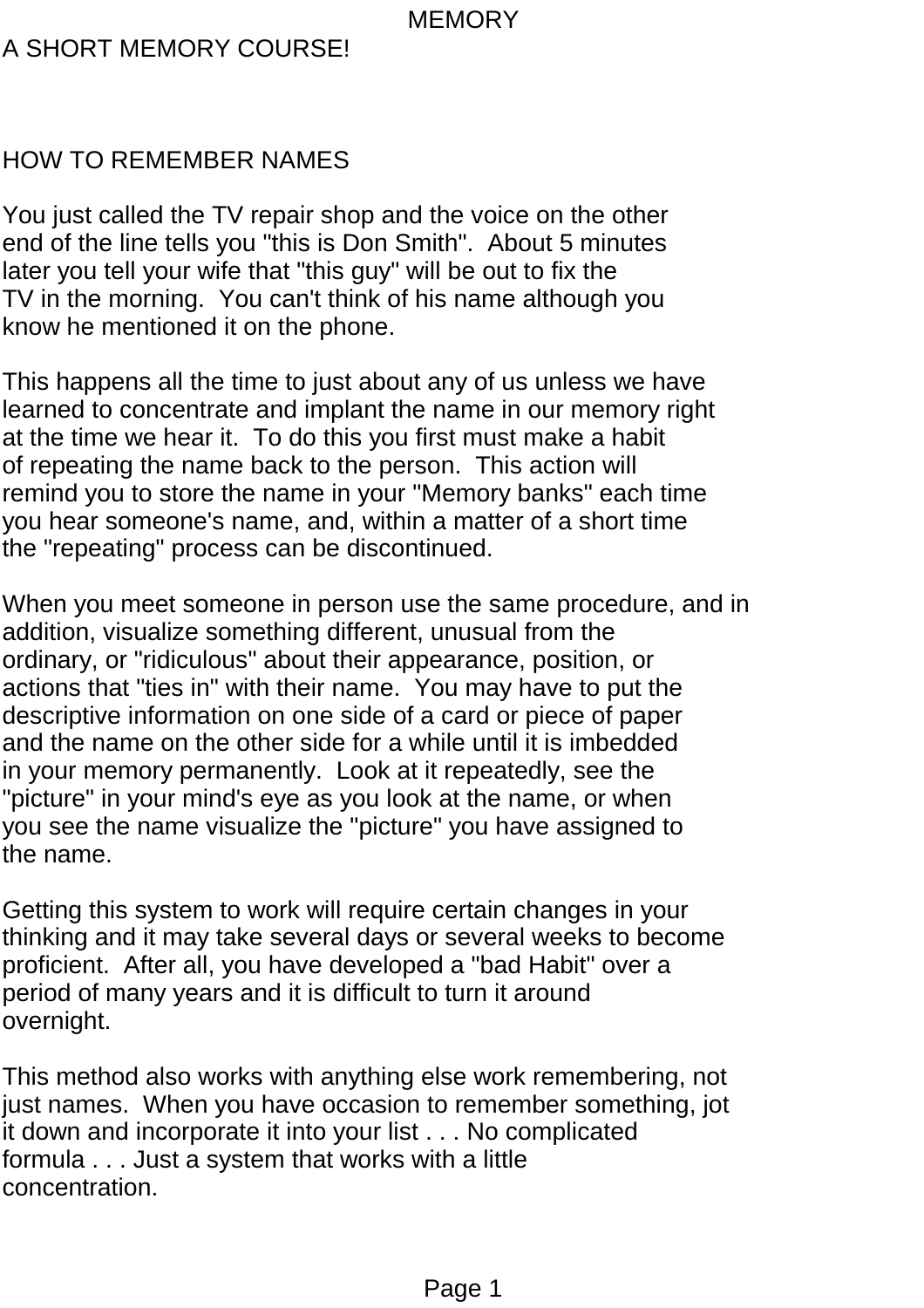## HOW TO REMEMBER ANYTHING!

As mentioned above a person may train their memory by associating names with specific illustrations. This works just as well with written information.

There are several key words or a key thought in each paragraph of printed matter that can be associated with an illogical or ridiculous illustration. It is much easier to remember and recall ridiculous associations than it is to recall normal and uneventful relationships.

As you proceed through any text choose one or several Key words or key thoughts from each subject and relate the same to a ridiculous cartoon or illustration. Actually "see" it in your minds eye as it relates to the key word or key thought.

When you have occasion to remember a particular matter, the "picture" should automatically appear to you and the entire thought should be recalled. Be sure to SEE the ridiculous picture associated with the printed matter you wish to recall.

As you proceed through a book, practice seeing a picture and relate it to the key words or the main thought of the written material. This method of learning should improve your ability to retain what you read. With sufficient "practice" using this method, many individuals will be able to develop a "photo-Type" memory.

The Key to this memory system is to "see" the "picture" in your "mind's eye". After you have practiced and mastered the system and are able to get instant flashback recall you should be able to read most any text material and visualize ridiculous pictures to associate with the thoughts expressed in the printed materials.

We suggest you prove this system to yourself. As you read the first several pages of information, "see" a picture related to the words or thought. It may be rather difficult to "see" at first but by constant effort and concentration amazing progress can be made. When you have seen the picture, just go on reading the following subject matter and repeat the process. Don't be concerned that you will forget the prior subjects!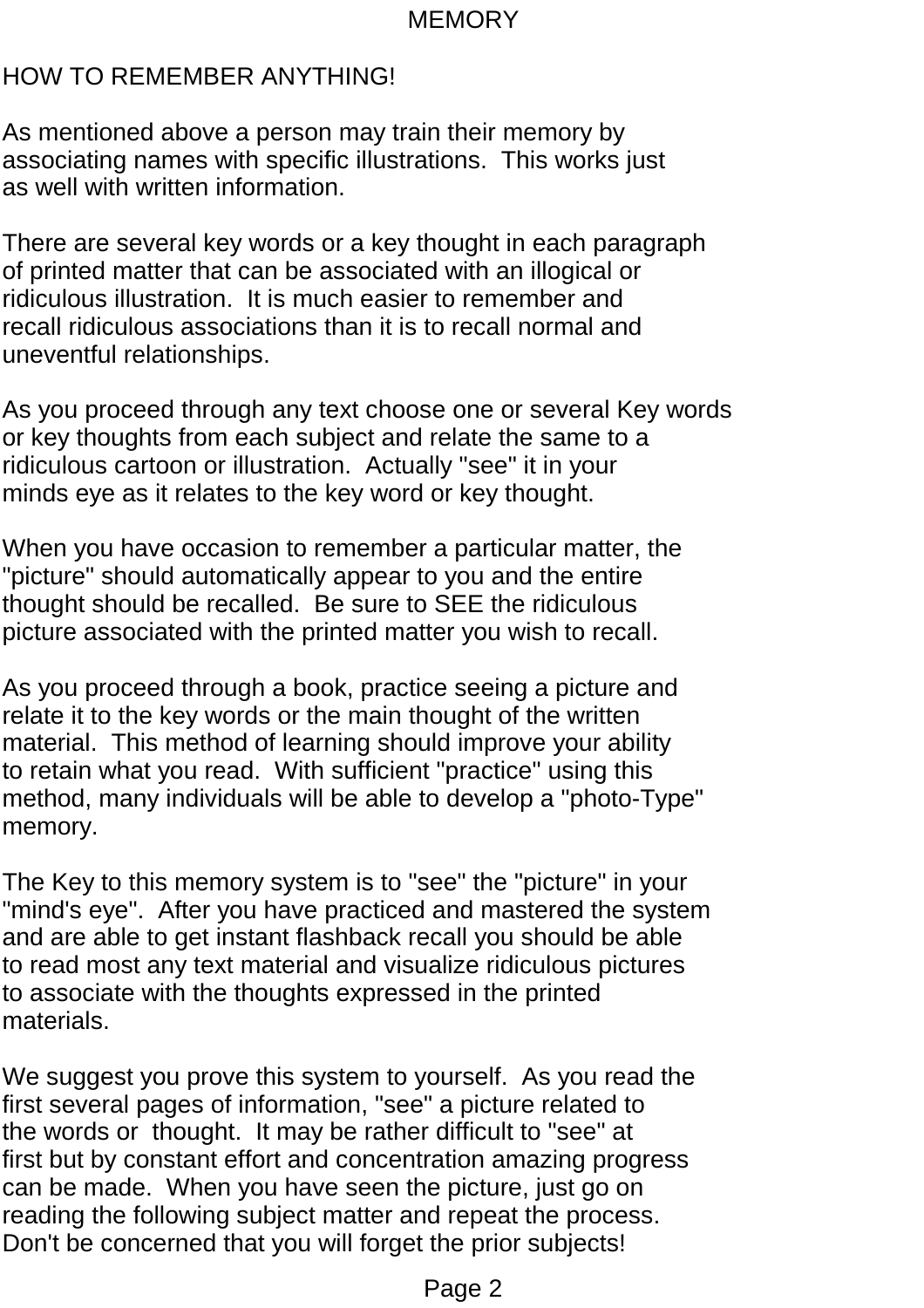They should remain imprinted on your mind and recalled later, instantaneously and clearly.

After you have read several pages, recall the first few "mind-pictures". If you originally "saw" the picture as related to the key thought of the printed material, you should remember the basic information.

Try it! It's interesting! After you have mastered this learning system, it should be easy to file various programs away in your memory and recall them as needed to progress in your search for success.

# MEMORY AND PUBLIC SPEAKING TIPS!

The same system mentioned on the previous page may be used to memorize a speech by linking a series of thoughts to a series of ridiculous pictures in sequence.

Proper preparation of your speech is half the battle. Know you subject thoroughly then make an outline for the introduction, main body and conclusion. Start your speech with something to startle your audience into complete attention such as a weird statement or funny happening.

In presenting the main body of your speech get the confidence of your audience by letting them know you know your subject very well. Get your points across without argument.

In making your conclusion you can briefly sum up what you have just stated then end with a big bang; recommending action your audience should take or suggesting they change their viewpoint on the subject etc.; finalize with a joke that fits the circumstances, or powerful word pictures they will remember after they leave the meeting.

Make your outline in large print with plenty of space between lines so you will be able to look up without losing your place on the sheets. Rely on your memory for the most important points, including the opening and closing lines.

Practice your speech with a tape recorder and in front of a